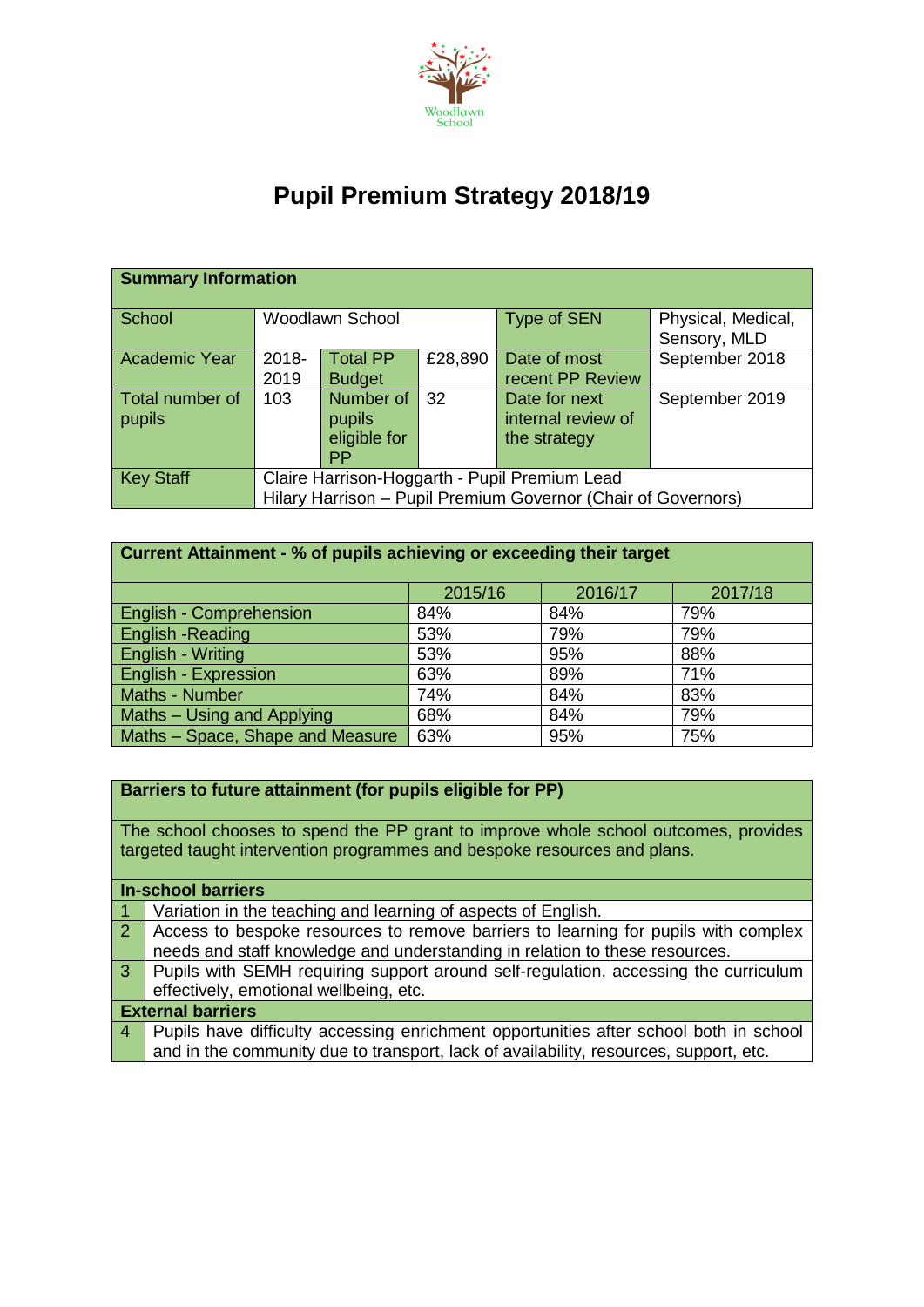

|                | <b>Outcomes</b>                                                                                                                                                                                                                                                                                              |                                                                                                                                                                                                                                                                                                                                                                           |                                                                             |
|----------------|--------------------------------------------------------------------------------------------------------------------------------------------------------------------------------------------------------------------------------------------------------------------------------------------------------------|---------------------------------------------------------------------------------------------------------------------------------------------------------------------------------------------------------------------------------------------------------------------------------------------------------------------------------------------------------------------------|-----------------------------------------------------------------------------|
|                | <b>Desired Outcomes and how</b><br>they will be measured                                                                                                                                                                                                                                                     | <b>Success Criteria</b>                                                                                                                                                                                                                                                                                                                                                   | Cost                                                                        |
| $\overline{1}$ | Targeted intervention to<br>consolidate and extend RWI.<br>Teaching staff attend data<br>meetings with data lead and<br>ensure % increase. Pupils<br>receive 1:1 and/or small<br>group targeted RWI<br>intervention.<br>Measured via monitoring,<br>lesson observation, learning<br>walks, PIVAT / IEP data. | Teaching and learning<br>improved in English evident<br>in school monitoring,<br>moderation and pupil<br>assessments.                                                                                                                                                                                                                                                     | £12,290 (Staffing)                                                          |
| $\overline{2}$ | PP pupils with complex<br>needs will have access to<br>bespoke resources to<br>overcome barriers to<br>learning by improving<br>communication and<br>recording of work. Measured<br>by routes for learning, PIVAT<br>and IEP data, school<br>monitoring, and lesson<br>observation.                          | Pupils will have access to<br>bespoke resources as<br>identified by MDT. Staff will<br>be trained in how to use<br>and incorporate resources<br>into daily planning. Pupils<br>engagement,<br>communication and<br>recording will increase.                                                                                                                               | <b>TBC</b>                                                                  |
| 3              | PP pupils with SEMH needs<br>will receive 1:1 and/or small<br>group intervention.<br>2 staff to undertake Thrive<br>training with the intention of<br>introducing this programme<br>over the academic year.<br>Measured by IEP and PIVAT<br>data, case studies.                                              | Pupils will have developed<br>appropriate self-regulation<br>techniques, improved<br>emotional wellbeing and be<br>accessing class based<br>activities effectively, which<br>raises their attainment in<br>PSED and across the<br>curriculum. Thrive will have<br>been introduced after<br>successful staff training for<br>those students whom<br>require this approach. | £16,387, £3539<br>(Staffing)<br>£1800 Thrive course<br>£388.50 Subscription |
| $\overline{4}$ | Access to a range of<br>enrichment opportunities<br>during the school day and at<br>weekends including a variety<br>of clubs and school trips.<br>Measured by audit of club<br>attendance, observations.                                                                                                     | Pupils have access to and<br>attend a range of<br>enrichment opportunities<br>including school trips, art<br>club, sports clubs, sing and<br>sign, etc.                                                                                                                                                                                                                   | <b>TBC</b><br>Sing Up £149                                                  |

## **Total:**

£34,563.50+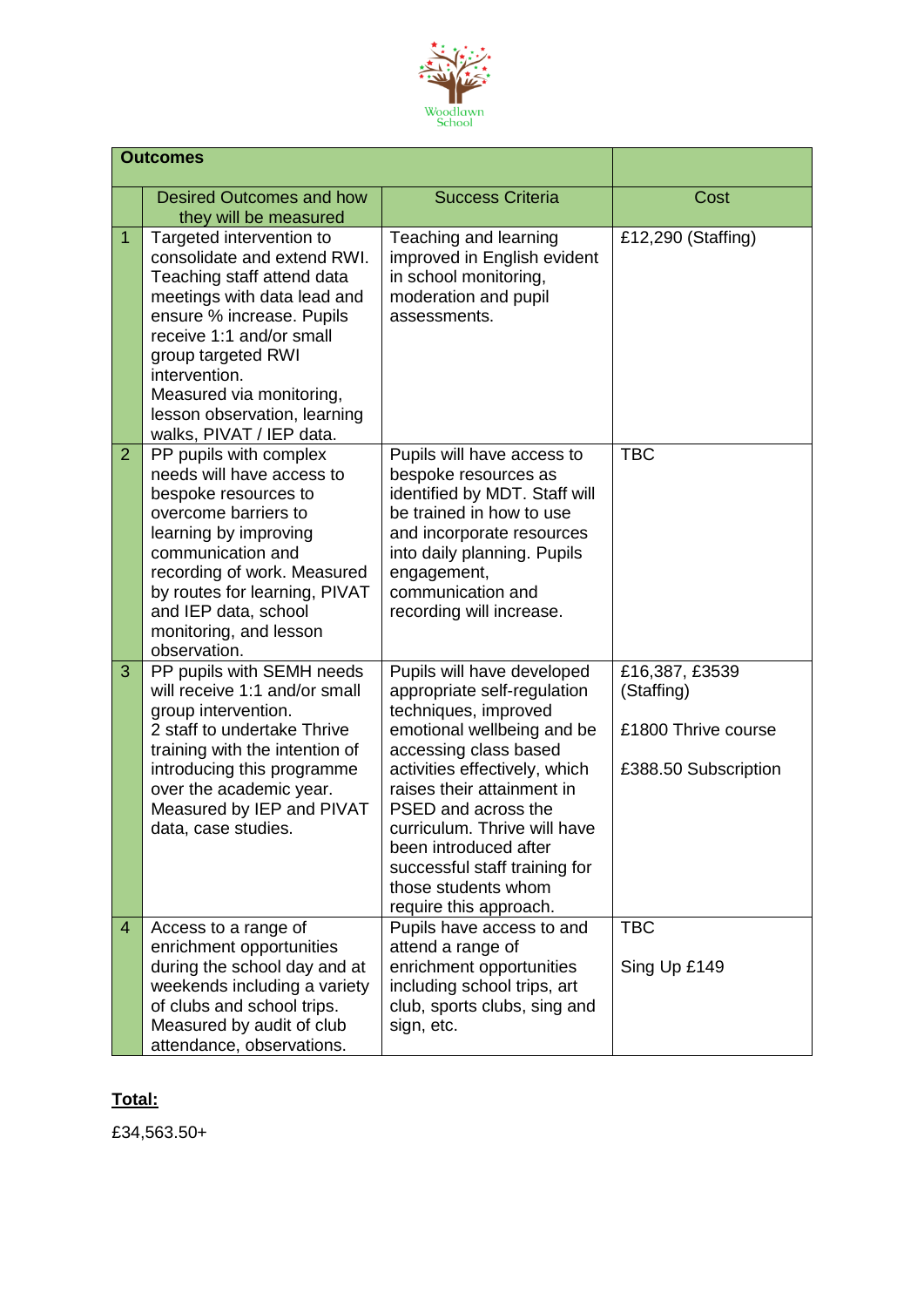

## **Impact**

The 3 year trend highlights an increase, year on year on pupil average National Curriculum points score.